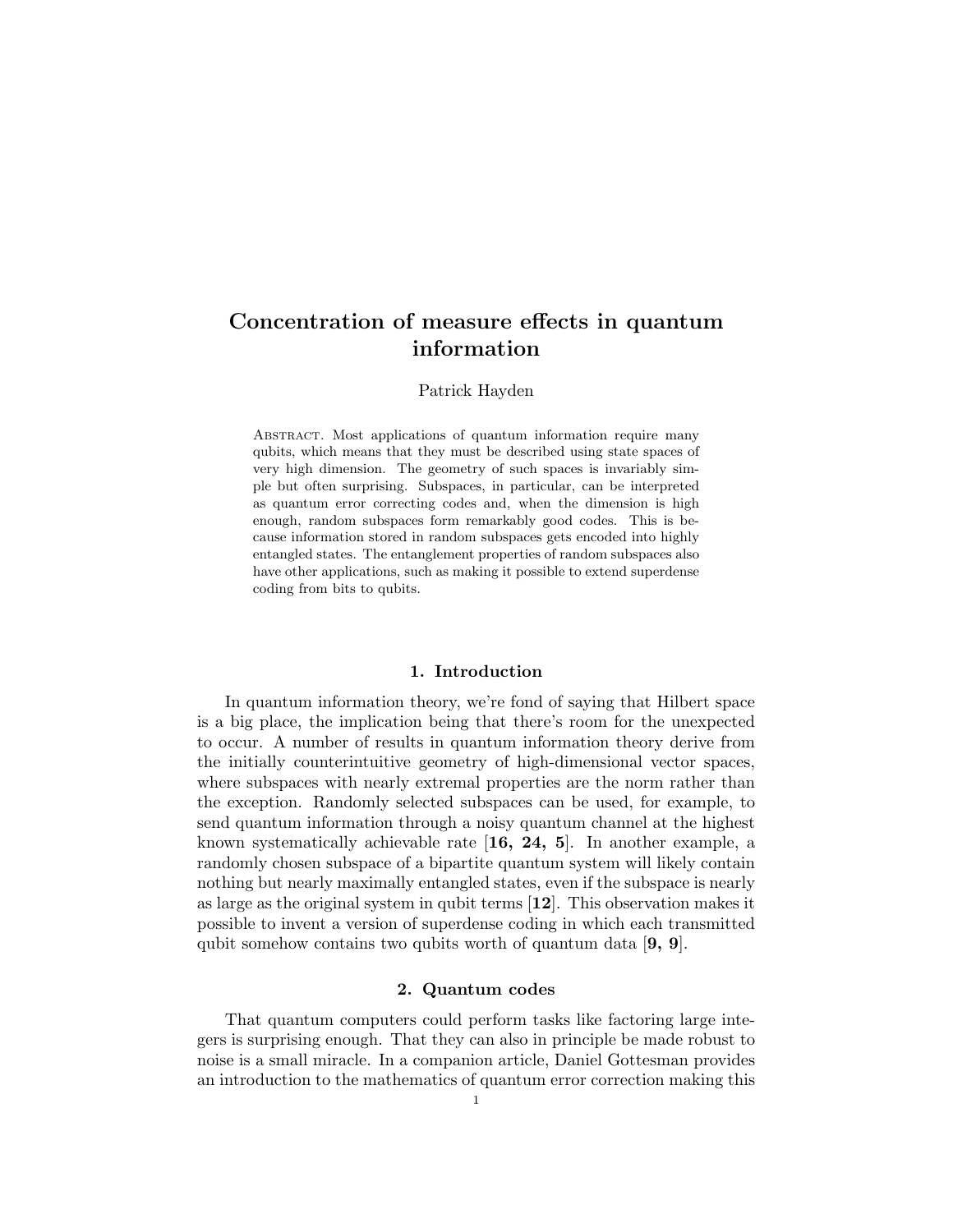robustness possible  $[8]$ . For example, the simultaneous  $+1$  eigenspace of the four operators

|  |  |  | $X \otimes Z \otimes Z \otimes X \otimes I$ |  |
|--|--|--|---------------------------------------------|--|
|  |  |  | $I \otimes X \otimes Z \otimes Z \otimes X$ |  |
|  |  |  | $X \otimes I \otimes X \otimes Z \otimes Z$ |  |
|  |  |  | $Z \otimes X \otimes I \otimes X \otimes Z$ |  |

is two-dimensional and robust to arbitrary errors acting on any single qubit. This construction is obviously not haphazard: the four operators are selected using a procedure starting with a self-dual linear classical error-correcting code. While this mathematical structure is beautiful, it is also daunting. How might we go about designing optimal codes for specific error models?

Suppose that the noise is described by a quantum channel  $\mathcal N$  taking  $\mathcal{D}(A)$ , the density operators of an input space A, to  $\mathcal{D}(B)$ , those of an output space B. (Mathematically, a quantum channel is a trace-preserving, completely positive linear map.)  $\mathcal N$  could represent the effect of sending photons through an optical fiber, the relaxation of a quantum memory made of nuclear spins or any other corruption of quantum mechanical data. Now suppose that you can use this channel many times, either sequentially or in parallel. The resulting channel will have the form  $\mathcal{N}^{\otimes k}$  for some large k, assuming that the uses of the channel are independent.

A quantum error correcting code for this situation will consist of an encoding channel  $\mathcal{E}: \mathcal{D}(\mathbb{C}^d) \to \mathcal{D}(A^{\otimes k})$  and a recovery channel  $\mathcal{R}: \mathcal{D}(B^{\otimes k}) \to$  $\mathcal{D}(\mathbb{C}^d)$  such that  $\mathcal{R} \circ \mathcal{N}^{\otimes k} \circ \mathcal{E}$  approximates the identity channel, meaning that it leaves the quantum data in  $\mathbb{C}^d$  essentially invariant. (To design the best codes, it's essential to leave in that bit of wiggle room rather than requiring perfect reconstruction.) The rate of the code is defined to be  $R=\frac{1}{k}$  $\frac{1}{k} \log_2 d$ , meaning that each use of N allows R qubits to be transmitted. The quantum capacity  $Q(\mathcal{N})$  of the channel  $\mathcal N$  is then defined to be the supremum over rates  $R$  such that the quality of the approximation of the identity can be made arbitrarily good for sufficiently large  $k$ . The definition is quite insensitive to how one defines "quality of approximation" provided it is related to some meaningful measure of statistical distinguishability. The metric induced by the completely bounded trace norm is one well-motivated choice [14].

Evaluating  $Q(N)$  for arbitrary channels is one of the biggest open problems in quantum information theory. Perhaps that isn't surprising given the daunting nature of the definition and the the combinatorial nature of the design the five qubit code introduced earlier. Nonetheless, an approach based on a combination of optimism and naivety proves to be remarkably successful, yielding the most efficient known codes for all but a very small number of channels. That approach is simply to encode  $\mathbb{C}^d$  as a random subspace of  $A^{\otimes k}$  and hope for the best. Of course, there is a bit of art involved in specifying the distribution over subspaces. A density operator  $\rho \in \mathcal{D}(A)$  singles out a *typical subspace* of  $A^{\otimes k}$  which contains nearly all the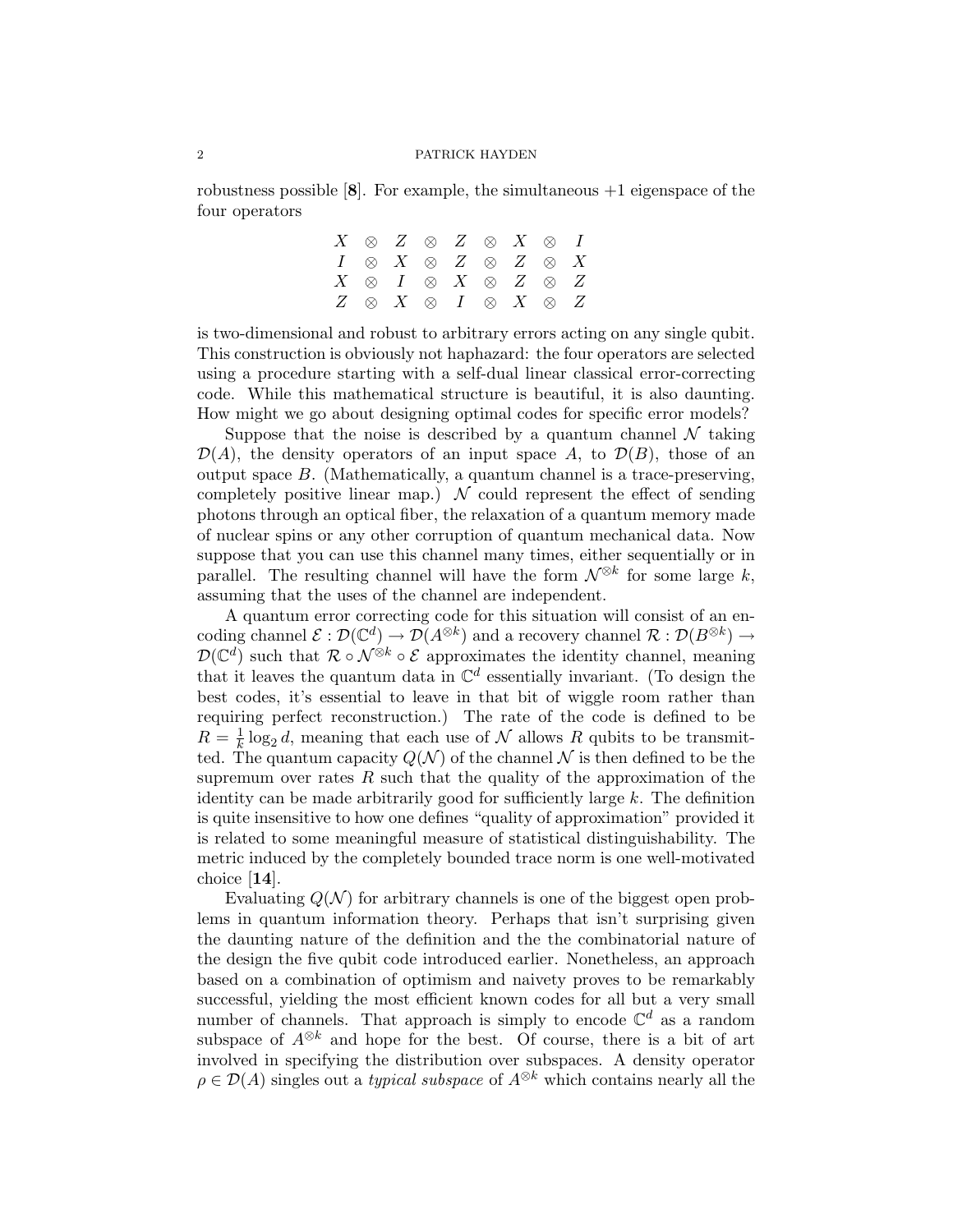support of  $\rho^{\otimes k}$  [22]. For any given  $\rho$ , one can choose a code by choosing subspaces of the typical subspace at random according to the unitarily invariant measure. Provided the subspace isn't too big, it will be possible to design an appropriate recovery operation R.

Taking many copies of  $\mathcal{N}^{\otimes k}$  and using this random coding strategy washes away many of the detailed features of the channel  $\mathcal N$  so that the rates achievable this way are just linear combinations of entropies. For a state  $\sigma$ , let  $H(\sigma) = -\text{Tr}\,\sigma \log_2 \sigma$  be the von Neumann entropy of  $\sigma$ . This function is zero for pure states and maximal when  $\sigma$  is proportional to the identity or "maximally mixed". If  $\sigma^{AB}$  is a state in  $\mathcal{D}(A\otimes B)$ , write  $H(AB)_{\sigma}$ for  $H(\sigma^{AB})$  and  $H(B)_{\sigma}$  for  $H(\text{Tr}_A \sigma^{AB}).$ 

THEOREM 2.1 (Lloyd-Shor-Devetak [16, 24, 5]). Let  $A' \cong A$  and  $|\varphi\rangle \in$  $A' \otimes A$ . Then

(1) 
$$
Q(\mathcal{N}) \ge H(B)_{\sigma} - H(A'B)_{\sigma}
$$

where  $\sigma = (\mathrm{id}_{A} \otimes \mathcal{N}) (|\varphi \rangle \langle \varphi |).$ 

(See [11] for a detailed proof along the lines described here.) Readers familiar with information theory will recognize  $H(B)_{\sigma} - H(AB)_{\sigma}$  as the negative of conditional entropy, which is defined as the entropy of the whole minus the entropy of a part. For joint random variables, the conditional entropy is always nonnegative. For quantum states, however, a negative conditional entropy is a signature of the presence of entanglement. For example, consider the state  $|\sigma\rangle^{A'B} = \frac{1}{\sqrt{2}}$  $\overline{2}(0|0\rangle+|1\rangle|1\rangle)$ . Since the state is pure,  $H(A'B)_{\sigma} = 0$ . However,  $H(B)_{\sigma} = 1$  because  $\text{Tr}_A \sigma^{AB}$  is maximally mixed. Therefore,  $H(B)_{\sigma} - H(A'B)_{\sigma} = 1$ , the maximum possible for a pair of qubits. The Lloyd-Shor-Devetak theorem states that the more negative conditional entropy a channel can produce, the more qubits can be sent through it using the random coding strategy.

So, random subspaces are pretty good quantum error correcting codes. Why should this stroke of good luck hold? In order for quantum information to be well-protected, the no-cloning theorem requires that none of it leak into the environmental degrees of freedom responsible for making the channel  $\mathcal N$ noisy. From that perspective, it is necessary to design a code that hides the information from the environment. One good way to do this is to make sure that the states produced in the environment look random, a task for which it's hard to beat random subspaces. Another source of intuition is to notice that quantum error correcting codes succeed by delocalizing quantum information, encoding it in complicated multipartite correlations that are resistant to local perturbations. States in random subspaces generically contain nearly maximal amounts of nonlocal correlation as we'll see in the following sections.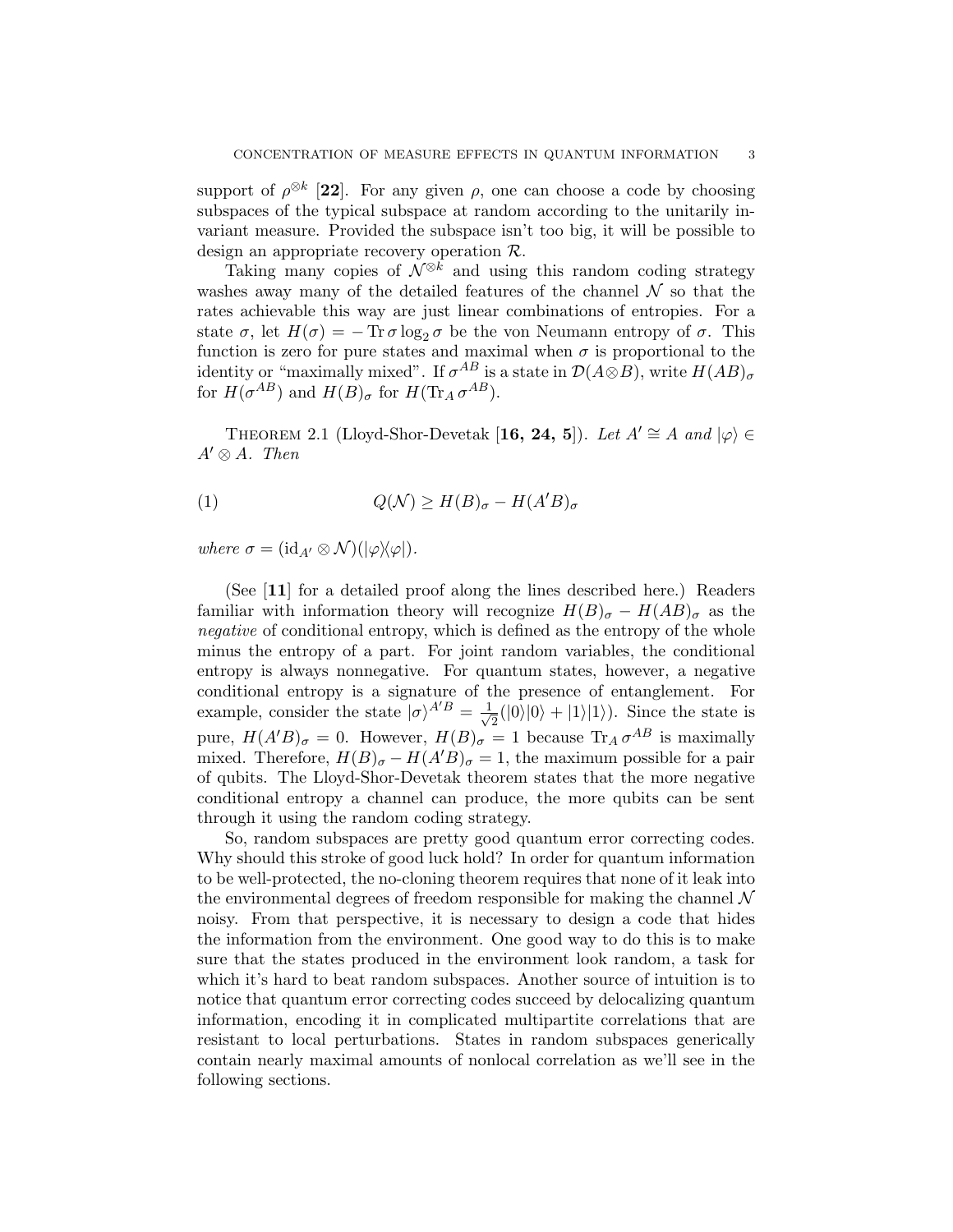## 3. Surprises in high dimension

Suppose, for the moment, that you are an astronaut orbiting Earth in a space shuttle. Imagine, slightly less plausibly, that you are also mathonaut, meaning that you observe not our Earth but instead a highly idealized version of it in which the population is evenly distributed over the whole surface of the planet. Bored with the daily routine of gyroscope failures and rebreather malfunctions, you decide to look out the window and count the number of people living within a hundred kilometer band of the equator. (You have both a good telescope and lots of time on your hands.) Give or take a few, you find fifty million people, with the rest of the population of six billion living elsewhere. Now, bold mathonaut that you are, you repeat your observations in higher and higher dimensions, first counting the inhabitants of a hundred kilometer thickening about the equator of a 3-sphere version of the Earth (in four dimensions), then of a 4-sphere and so on up. The number of equator dwellers increases steadily. Eventually, once the dimension gets large enough, you discover a great time saver: count the people outside of the band. There aren't any. Perplexed, you decide to check if your luck was bad by selecting other equators for the high-dimensional sphere, but each time you find that every single inhabitant of the planet lives within hundred kilometers of the equator.

What's going on? Nothing too sophisticated, it turns out. The calculation itself is elementary, an exercise in spherical coordinates, but the effect is an example of the broader "concentration of measure" phenomenon: naturally defined random variables on high-dimensional spaces tend to concentrate strongly around their average values [15]. The most familiar example of this is probably the case of the sum of  $n$  independent, bounded random variables. According to Chernoff's bound, the probability that the sum deviates more than  $\epsilon$  from its mean value is less than  $\exp(-Cn\epsilon^2)$  for some positive constant C. The analogous statement for functions on the k-sphere is known as Levy's lemma:

LEMMA 3.1 (Levy. See [19], Appendix IV, and [15]). Let  $f : \mathbb{S}^k \to \mathbb{R}$ be a function with Lipschitz constant  $\eta$  (with respect to the Euclidean norm) and a point  $X \in \mathbb{S}^k$  be chosen uniformly at random. Then

(2) 
$$
\Pr\left\{f(X) - \bar{f} \geq \pm \alpha\right\} \leq \exp\left(-C(k-1)\alpha^2/\eta^2\right)
$$

for some constant  $C > 0$ .

Here  $\bar{f}$  is used to denote either the mean value or a median for f; the median is actually a more natural quantity in the theory of concentration of measure. The function relevant to our mathonaut investigations is simply  $f(x_1, \ldots, x_n) = x_1$ , which obviously has Lipschitz constant one and both mean and median of zero.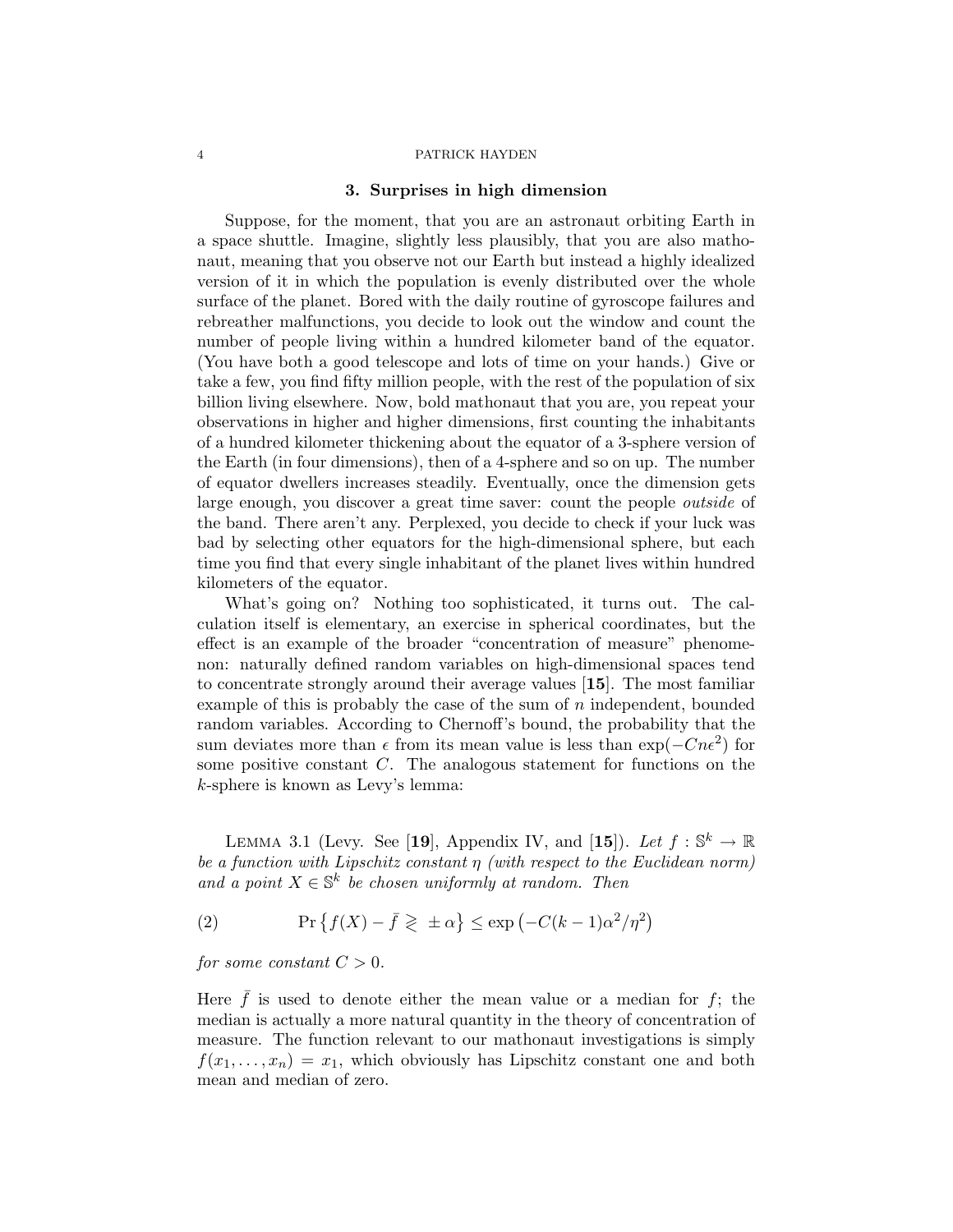#### 4. Random states and random subspaces

Quantum states, of course, are represented as unit vectors, so Levy's lemma provides a ready-made tool for exploring the properties of random quantum states in high-dimensional systems. We need only choose the function f and plug in its mean value.

The example that will occupy us is the entanglement of a bipartite system. Earlier we saw that for a bipartite state  $\sigma \in \mathcal{D}(A \otimes B)$ , positivity of function  $H(B)_{\sigma} - H(AB)_{\sigma}$  was a signature of the presence of entanglement in  $\sigma$ . If  $\sigma = |\varphi\rangle\langle\varphi|$  is a pure state, however,  $H(AB)_{\varphi}$  is zero and the function  $H(B)_{\varphi} - H(AB)_{\varphi}$  reduces to  $H(B)_{\varphi} = H(A)_{\varphi}$ , a function known as the entropy of entanglement, which quantifies entanglement in units of ebits. In the asymptotic setting where one considers many copies of the pure state  $|\varphi\rangle$ , the entropy of entanglement is essentially the *unique* measure of entanglement in the sense that any pair of bipartite pure states can be interconverted using only local operations and classical communication, with the optimal interconversion rate given by the ratio of the states' entropy of entanglement [2].

Let  $|\varphi\rangle$  be a random pure state in  $A\otimes B$ , chosen according to the unitarily invariant measure, which in turn corresponds to the uniform measure on the  $(2d_Ad_B - 1)$ -sphere, where  $\dim(X)$  is abbreviated as  $d_X$ . Assuming without loss of generality that  $d_A \leq d_B$ , the expected value of the entropy of entanglement is known [17, 20, 7, 21, 23] and satisfies

(3) 
$$
\mathbb{E}H(A)_{\varphi} \ge \log_2 d_A - \frac{d_A}{2\ln 2d_B}.
$$

Since the maximum value of  $H(A)_{\varphi}$  is  $\log_2 d_A$ , any state of this bipartite system can have no more than  $\log_2 d_A$  ebits of entanglement. (A state whose entropy of entanglement is maximal is said to be *maximally entangled*.) The inequality therefore asserts that on average the entanglement is within one ebit of being maximal. Levy's lemma allows us to quantify how likely it is that the entanglement of a random state will fall significantly below the mean. Define  $\beta = \frac{1}{\ln n}$  $\frac{1}{\ln 2}\frac{d_A}{d_B}$  $\frac{d_A}{d_B}$ . Once all the calculations are done, we get the following bound:

(4) 
$$
\Pr\left\{H(A)_{\varphi} < \log_2 d_A - \alpha - \beta\right\} \le \exp\left(-\frac{(d_A d_B - 1)C\alpha^2}{(\log d_A)^2}\right),
$$

for some  $C > 0$  provided  $d_B \geq d_A \geq 3$ . Ignoring the small  $(\log d_A)^2$  factor in the denominator of the exponent, this is the same type of exponential convergence to the mean that occurs for population evenly distributed on the k-sphere.

The convergence is so rapid, in fact, that it is possible to strengthen these results about random states into statements about random subspaces. The idea is to fix a subspace  $S_0$  of dimension s and choose a very fine net of states  $\mathcal{N}_0 \subset S_0$ , so fine that given any state  $|\varphi\rangle \in S_0$ , there is an approximating  $|\tilde{\varphi}\rangle \in \mathcal{N}_0$  such that  $\|\varphi-\tilde{\varphi}\|_1 \leq \epsilon$ . If we choose a random unitary U according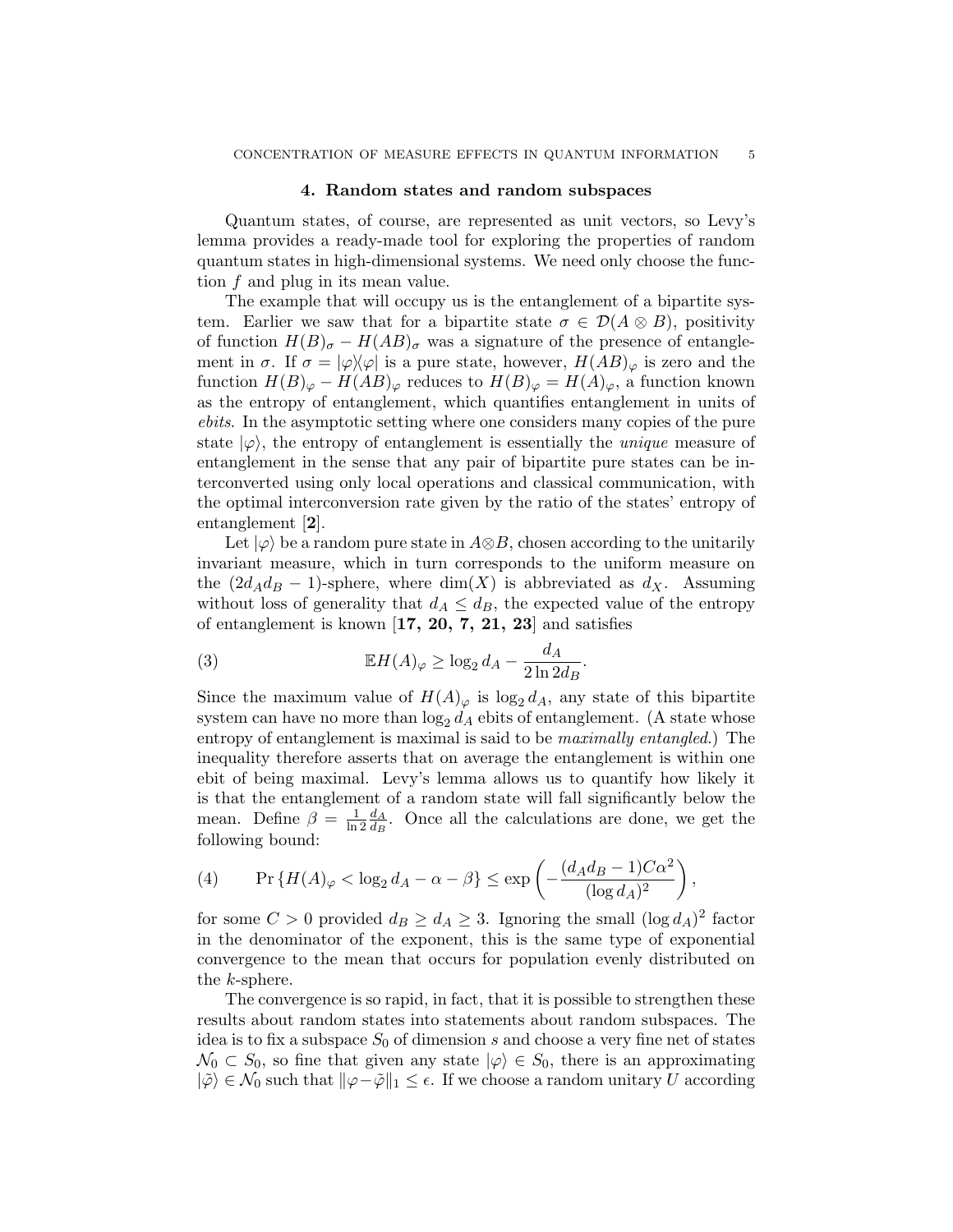to the Haar measure, it takes  $S_0$  to a random subspace  $US_0$  and it takes the net  $\mathcal{N}_0$  to a net  $U\mathcal{N}_0$  for the new subspace. The probability that a given state in  $U\mathcal{N}_0$  has entanglement less than  $\log_2 d_A - \alpha - \beta$  is given by Equation (4) while the probability that any one of them has entanglement less than  $\log_2 d_A - \alpha - \beta$  is then bounded above by

(5) 
$$
|\mathcal{N}_0| \exp\left(-\frac{(d_A d_B - 1)C\alpha^2}{(\log d_A)^2}\right).
$$

As a net on the unit ball of a subspace of real dimension 2s, the size of  $\mathcal{N}_0$  will scale as  $(C/\epsilon)^{2s}$  for some constant  $C > 0$ . Proving the existence of a subspace in which all states are highly entangled then becomes a matter of tuning the resolution of the net  $\mathcal{N}_0$  and the value of  $\alpha$ . We find that when  $d_B \geq d_A \geq 3$  and  $0 < \alpha < 1$ , there exists a subspace of  $\mathbb{C}^{d_A} \otimes \mathbb{C}^{d_B}$  of dimension

(6) 
$$
\left[ d_A d_B \frac{C \alpha^{2.5}}{(\log d_A)^3} \right],
$$

where  $C > 0$  is, as always, a constant. From now on, a subspace having this property (for fixed  $\alpha$ ) will be referred to as a maximally entangled subspace. In qubit terms, in a bipartite system of n by  $n + o(n)$  qubits, this is a subspace of size  $2n - o(n)$  qubits in which all of the states of entanglement at least  $n - o(1)$  ebits. The maximally entangled subspace is nearly as large as the whole system.

For the sake of unfair comparison, we could consider the subspace spanned by any two Bell states of a pair of qubits. Any such subspace will not only fail to contain only nearly maximally entangled states, it will always contain some product states!

## 5. Superdense coding of quantum states

Another way to place the existence of these maximally entangled subspaces in context is to study their applications to communication, which include s a surprising strengthening of a venerable result in quantum information theory is known as superdense coding [4].

A single qubit can carry at most one bit of information because storing k bits requires  $2^k$  mutually orthogonal states and the state space of a qubit only contains room for two mutually orthogonal states. Suppose, however, that Bob would like to send Alice two bits and that they happen to share the entangled state  $|\Phi_2\rangle = \frac{1}{\sqrt{2}}$  $\frac{1}{2}(|00\rangle + |11\rangle)$ . (Alice and Bob's roles are reversed from the usual convention in order to be consistent with the rest of the paper.) If Bob applies the unitary operators  $I, \sigma_x, \sigma_y$  and  $\sigma_z$  to his half of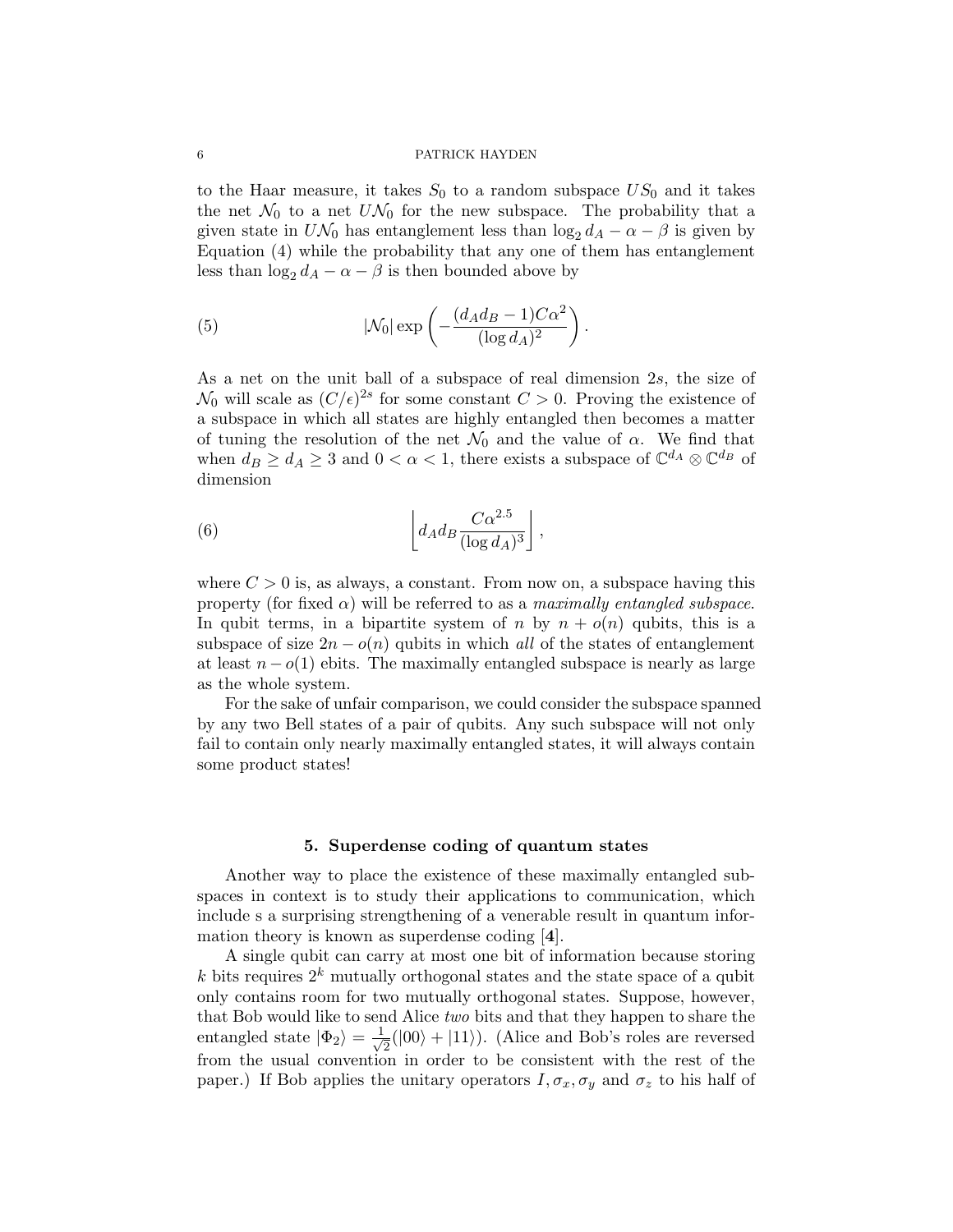$|\Phi_2\rangle$  then he produces, respectively, the states

$$
\begin{array}{rcl}\n\vert 00\rangle & + & \vert 11\rangle, \\
\vert 01\rangle & + & \vert 10\rangle, \\
\vert 01\rangle & - & \vert 10\rangle \quad \text{and} \\
\vert 00\rangle & - & \vert 11\rangle,\n\end{array}
$$

ignoring the normalization and global phase. These states are all orthogonal, however, so if he were to send his half to Alice, she would be able to determine which of the four operators he had applied. Using this method, he can therefore send Alice two bits of classical information using one qubit of communication and one maximally entangled qubit pair (an ebit).

This observation can be summarized by the following schematic inequality:

1 qubit + 1 ebit 
$$
\succeq
$$
 2 cbits.

It is natural to ask whether it is possible, using the same resources, to communicate two qubits worth of quantum information rather than just two classical bits. A simple thought experiment reveals that this should not be the case. Indeed, if the schematic inequality

## 1 qubit + 1 ebit  $\succeq$  2 qubits

were true, then the two qubits communicated using just a qubit and an ebit could themselves be paired with two ebits, resulting in the communication of four qubits worth of quantum information. Repeating the process, an arbitrary amount of quantum information could be transmitted by sending just the single original qubit and a correspondingly large amount of entanglement. This is clearly impossible [13].

Suppose, however, that Bob has in mind a specific state  $|\psi\rangle$  on a quantum system  $S$  that he would like to send to Alice. If  $S$  were a bipartite system  $A \otimes B$  and  $|\psi\rangle$  was promised to be maximally entangled, then Bob could take advantage of superdense coding: Alice and Bob would pre-share a fixed maximally entangled state and in order to send  $|\psi\rangle$ , Bob would apply a local unitary transformation  $V_{\psi}$  before sending his half of the system to Alice. Because all maximally entangled states are related by local unitary transformations by either Alice or Bob, such a  $V_{\psi}$  is always guaranteed to exist. To see this, consider a bipartite pure state  $|\psi\rangle = \sum_{ij} c_{ij} |i\rangle |j\rangle$  and the associated matrix  $C = (c_{ij})$  of coefficients. If  $|\psi\rangle$  is transformed according to  $(U \otimes V)|\psi\rangle$  then C gets mapped to  $UCV^T$ . By the singular value decomposition, there exist unitaries U and V such that  $UCV<sup>T</sup>$  is diagonal and equal to  $diag(s_1, \ldots, s_{d_A})$  for some nonnegative  $s_j$ . These nonnegative numbers, sometimes known as the Schmidt coefficients of  $|\psi\rangle$ , are therefore the only invariants of a bipartite state under local unitary transformations; for maximally entangled states they are all equal to  $d_A^{-1/2}$  $A^{1/2}$ . On the other hand, the identity  $(U \otimes V)|\psi\rangle = (I \otimes VU^{T})|\psi\rangle$  holds for the particular maximally entangled state  $|\psi\rangle = d_A^{-1/2}$  $\sum_{A}^{-1/2} \sum_{j=1}^{d_A} |j\rangle |j\rangle$ , which ensures that local unitary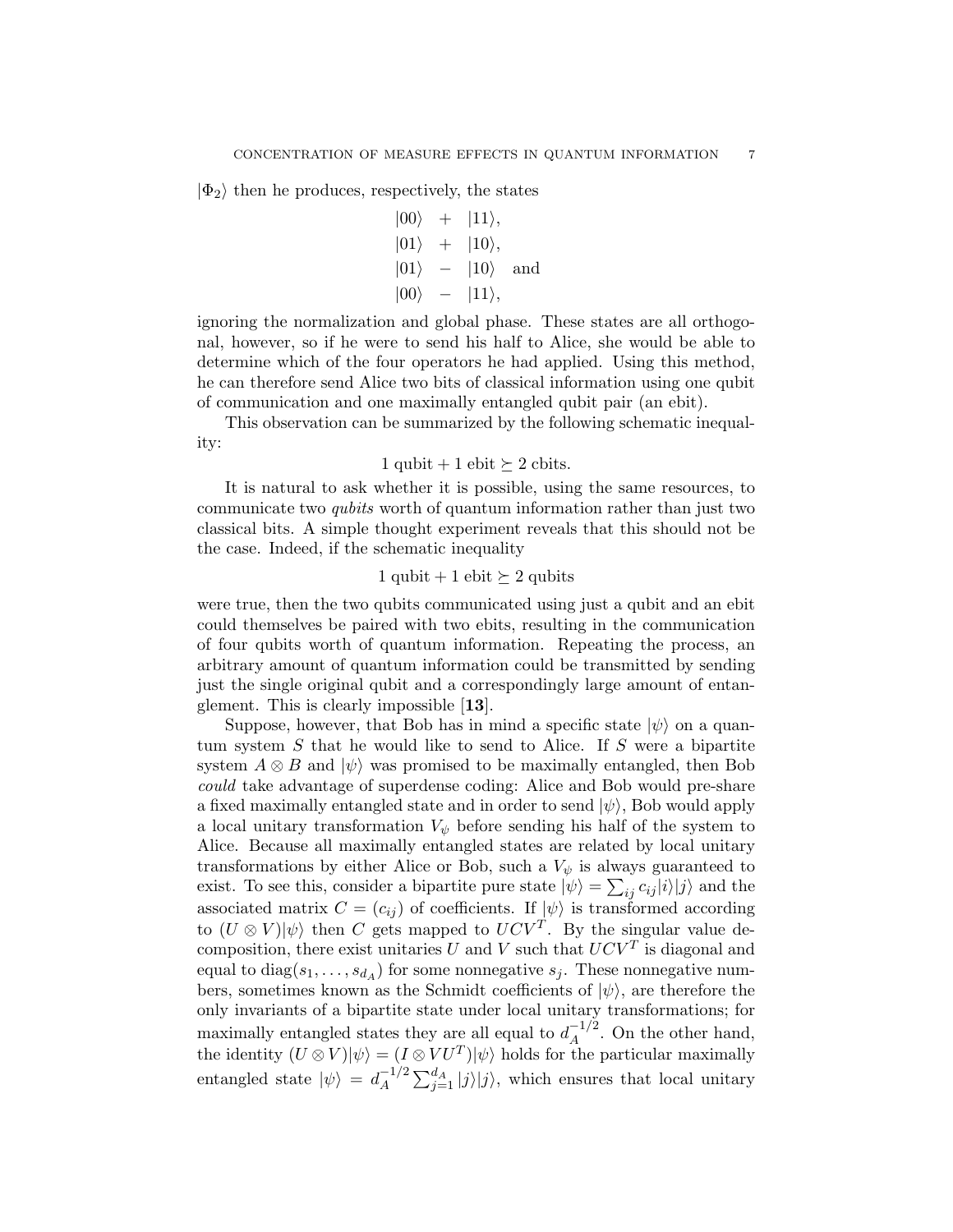transformations of the form  $U \otimes V$  can always be applied to maximally entangled states by acting with a unitary transformation on one subsystem alone.

That's fine, of course, but the promise that  $|\psi\rangle$  be maximally entangled would seem to make this a very special case, especially since Alice ends up with both halves of the bipartite system. Actually, thanks to the existence of a maximally entangled subspace, this is essentially the general case. If Alice and Bob pre-share a fixed maximally entangled state  $|\Phi_d\rangle$  and agree on an embedding  $U : S \hookrightarrow \mathbb{C}^{d_A} \otimes \mathbb{C}^{d_B}$  of a maximally entangled subspace, then Bob can send to Alice any state  $|\omega\rangle := U|\psi\rangle$  for  $|\psi\rangle \in S$  using the simple protocol, up to small errors, since they are all nearly maximally entangled. To decode, Bob simply applies  $U^{\dagger}$ .



(7)

The qubit accounting then works as follows: Bob can send Alice an arbitrary  $2n-o(n)$  qubit state by consuming n ebits of entanglement and sending  $n + o(n)$  qubits, achieving the two-for-one savings normally associated with sending only classical information  $[12, 9]$ .

The superdense coding idea can be pushed even further, to the case where the state to be prepared in Alice's lab is entangled with Bob's system and, therefore, no longer pure. A quick check of the extremal situation suggests that this should be easier: if the goal is prepare a fixed maximally entangled state between Alice and Bob's labs, then, provided Alice's system is no larger than Bob's, no communication is required at all; Bob need just perform an appropriate local unitary on his own system. The interpolation between the two-for-one of pure states and the no communication of maximally entangled states is analyzed in [1] using techniques similar to those discussed here, with the result that the largest Schmidt coefficient  $\lambda_{\text{max}}$  of all the states to be prepared controls the trade-off. To leading order in the asymptotics,  $\frac{1}{2} \log_2 s + \frac{1}{2}$  $\frac{1}{2} \log_2 \lambda_{\text{max}}$  qubits and  $\frac{1}{2} \log_2 s - \frac{1}{2}$  $\frac{1}{2} \log_2 \lambda_{\text{max}}$  ebits are required. s is defined as before to be the dimension of the system being prepared on Alice's side alone.

### 6. Consequences for mixed state entanglement measures

Mixed states in high dimensional state spaces have their own peculiarities. Unlike the pure state case, there is no privileged, unique measure of entanglement for mixed states. Instead, there are many different measures with the appropriate choice depending on the choice at hand. One of the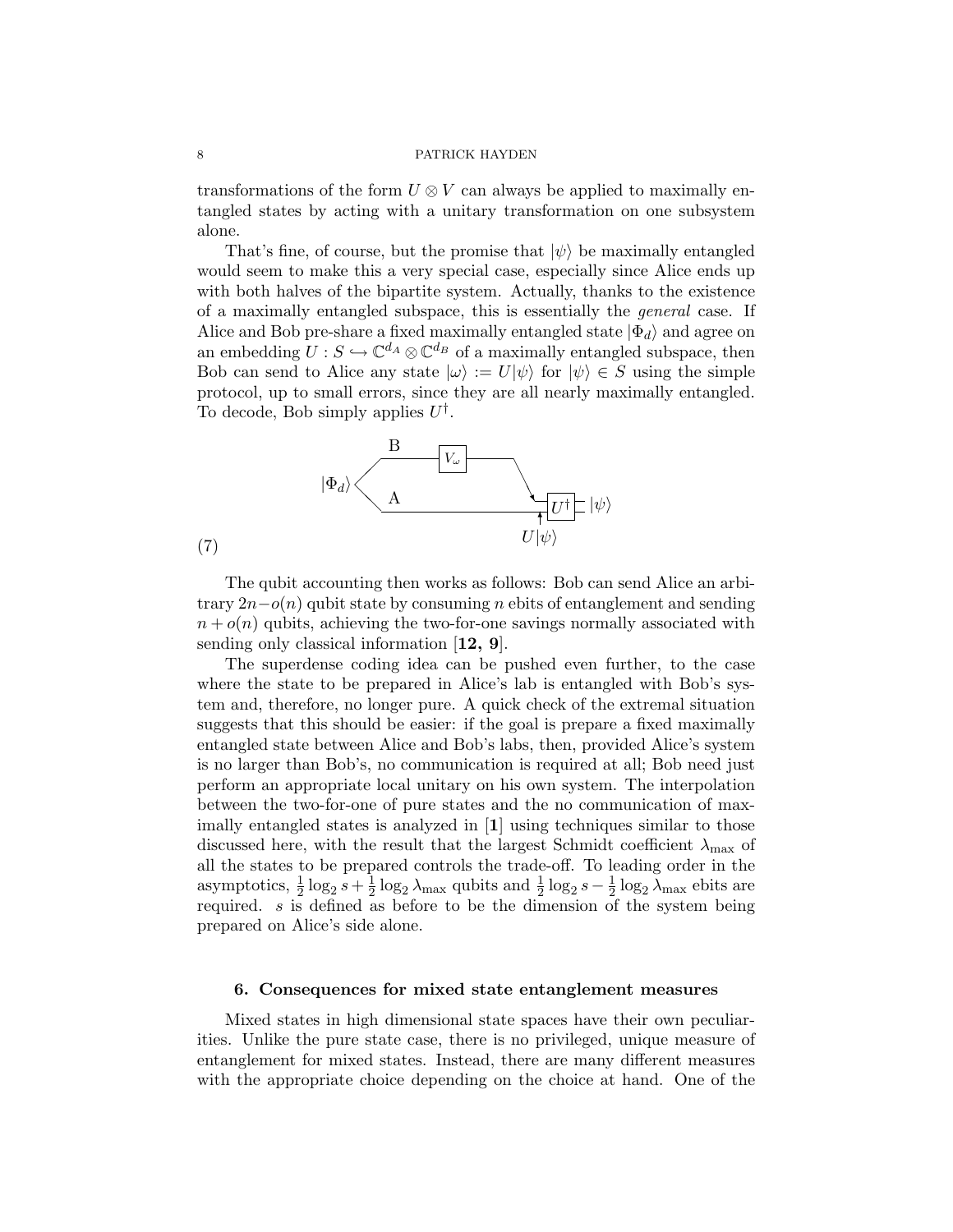simplest is known as the entanglement of formation [3]:

(8) 
$$
E_f(\rho) = \min \sum_j p_j H(A)_{\varphi_j}
$$

where the minimization if over pure state decompositions  $\rho = \sum_j p_j |\varphi_j\rangle\langle\varphi_j|$ of the bipartite mixed state  $\rho$ . This quantity is related to the number of ebits required to produce many copies of  $\rho$ , which is itself known as the entanglement cost [10].

Consider the maximally mixed state  $\rho$  on one of the maximally entangled subspaces. Because the range of  $\rho$  consists only of these states, any convex decomposition of  $\rho$  into pure states will again be into these nearly maximally entangled states. In an n by  $n + o(n)$  qubit system,  $\rho$  will therefore have entanglement of formation

$$
(9) \t\t\t E_f(\rho) = n - o(1),
$$

which is nearly maximal. On the other hand, as the maximally mixed state on a subspace of  $2n - o(n)$  qubits,  $\rho$  will have entropy at least  $H(\rho) =$  $2n - o(n)$ . In fact, the parameters can be tuned such that the quantum mutual information satisfies

(10) 
$$
H(A)_{\rho} + H(B)_{\rho} - H(AB)_{\rho} = O(\log n).
$$

This is an upper bound on essentially any sensible measure of the usable correlation present in  $\rho$ . In particular, the distillable entanglement of the ρ, the rate at which ebits can be extracted from ρ using local operations and classical communication, is therefore also  $O(\log n)$  [25]. This leaves a huge gap between the entanglement of formation and the entanglement of distillation, the first being almost as large as it can be with the second simultaneously nearly as small as it can be. Ignoring potential discrepancies between the entanglement of formation and the entanglement cost, the state  $\rho$  provides an example of a state that is nearly as hard to make as a maximally entangled state and yet is nearly useless as a resource. In other words, this  $\rho$  would be an example of a state exhibiting near-maximal irreversibility under local operations and classical communication.

#### 7. Multipartite entanglement

The results on bipartite entanglement extend easily to the multipartite realm. For convenience, consider a random state of n qudits, so that  $|\varphi\rangle \in$  $(\mathbb{C}^d)^{\otimes n}$  and assume that n is held fixed while d is allowed to increase. The following conclusions about random states are essentially corollaries of what we've already seen:

- The pure state entanglement across *every* bipartite cut is likely to be near maximal simultaneously.
- If  $k > n/2$  then the reduced state of any k qudits will likely have near-maximal entanglement of formation. Meanwhile, if  $k < n/2$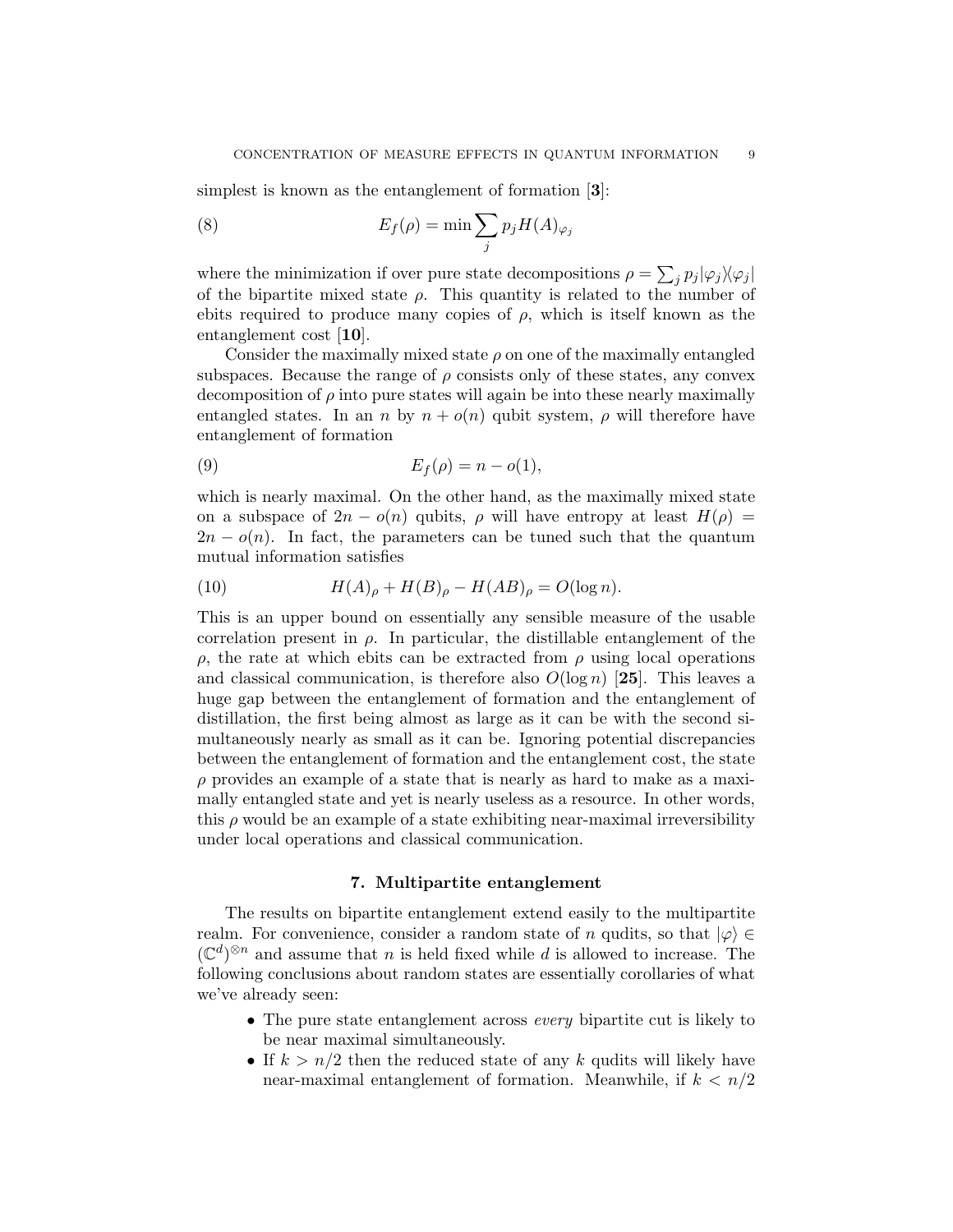then it is likely that the entanglement of formation becomes less than any positive constant.

• With the participation of the remaining  $n-2$  parties, any pair of parties can distill a nearly maximally entangled pure state.

The last item is at first glance probably the most surprising but no harder to prove than the others. The distillation protocol consists of the remaining  $n-2$  parties each measuring in a random local basis. The state shared by the other two conditioned on the outcome of this measurement is essentially random and, therefore, nearly maximally entangled.

### 8. Conclusion

In retrospect it is no surprise that techniques for dealing with random subspaces should prove useful in quantum information theory. Random subspace techniques have been a mainstay of the "local theory of Banach spaces" ever since Milman [18] gave a proof of Dvoretsky's Theorem [6] using concentration of measure ideas. It is amusing and perhaps instructive to note that the title of a classic book by Milman and Schechtman on the subject, "Asymptotic theory of finite dimensional normed spaces," concisely sums up in mathematical terms one of the main goals of quantum information theory.

### Acknowledgments

It is a pleasure to thank my colleagues Anura Abeyesinghe, Debbie Leung, Graeme Smith and Andreas Winter for their contributions to the work discussed here. This research is supported by the Canada Research Chairs program, CIFAR, FQRNT, MITACS, NRO, NSERC and QuantumWorks.

#### References

- [1] A. Abeyesinghe, P. Hayden, G. Smith, and A. Winter. Optimal superdense coding of entangled states. arXiv:quant-ph/0407061.
- [2] C. H. Bennett, H. J. Bernstein, S. Popescu, and B. Schumacher. Concentrating partial entanglement by local operations. Phys. Rev. A, 53:2046–2052, April 1996.
- [3] C. H. Bennett, D. P. DiVincenzo, J. A. Smolin, and W. K. Wootters. Mixed state entanglement and quantum error correction. Phys. Rev. A, 54:3824–3851, 1996. arXiv:quant-ph/9604024.
- [4] C. H. Bennett and S. Wiesner. Communication via one- and two-particle operators on Einstein-Podolsky-Rosen states. Phys. Rev. Lett., 69(20):2881–2884, 1992.
- [5] Igor Devetak. The private classical capacity and quantum capacity of a quantum channel. IEEE Trans. Inform. Theory, 51(1):44–55, 2005. arXiv.org:quant-ph/0304127.
- [6] A. Dvoretzky. Some results on convex bodies and Banach spaces. In Proc. Symp. on Linear Spaces, pages 123–160, Jerusalem, 1961.
- [7] S. K. Foong and S. Kanno. Proof of Page's conjecture on the average entropy of a subsystem. Phys. Rev. Lett., 72:1148–1151, 1994.
- [8] D. Gottesman. Fault tolerant quantum computation. AMS Short Course Proceedings, 2009.
- [9] A. Harrow, P. Hayden, and D. W. Leung. Superdense coding of quantum states. Phys. Rev. Lett., 92:187901, 2004. arXiv:quant-ph/0307221.